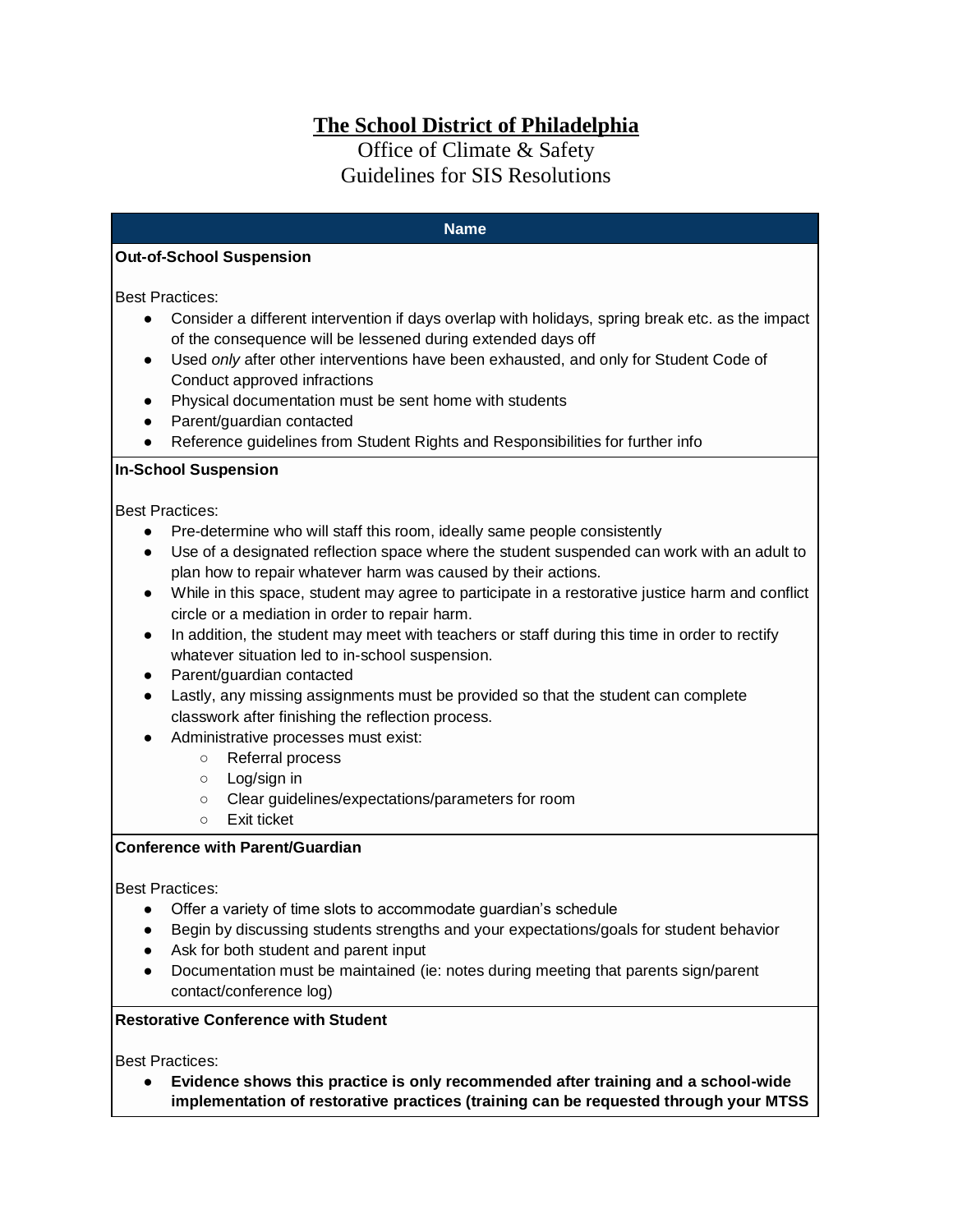| Specialist) |                                                                                                                                                                                                                                                                                                                                      |
|-------------|--------------------------------------------------------------------------------------------------------------------------------------------------------------------------------------------------------------------------------------------------------------------------------------------------------------------------------------|
| $\circ$     | Aligned to the three tiers of the MTSS triangle.                                                                                                                                                                                                                                                                                     |
| $\circ$     | Tier I refers to community-building circles used to prevent conflict and bullying by<br>building strong relationships between students and staff.                                                                                                                                                                                    |
| $\circ$     | Tier II refers to harm and conflict circles that utilize the circle process in order to<br>repair harm and resolve conflict. This process should not be used without first<br>preparing all parties involved.                                                                                                                        |
| $\circ$     | Tier III refers to specific supports for individual students utilizing the circle process.<br>Welcome circles as well as circles of support and accountability (COSA) are<br>employed in order to hold all parties accountable for student success. This process<br>should not be used without first preparing all parties involved. |
|             |                                                                                                                                                                                                                                                                                                                                      |

# **Detention**

Best Practices:

- Should be differentiated to meet student needs
- Must take place during non-instructional time (Ie: lunch, before, or after school)
- Offer 2 options for time-slots for detention
- Communicate with parent/guardians beforehand
- First attempt teacher assigned detention (try twice)
- Admin detention as next step if student does not attend teacher assigned detention
- Detention may be used for community service, reflective essay (see below)

## **Community Service**

Best Practices:

- Align service assignment logically with behavioral infraction
	- Ex: Student starts food fight in cafeteria. Student gets assigned a lunchroom shift to support staff in cafeteria
	- Ex: Student graffitis bathroom and cleans the wall
- School has pre-determined possibilities menu for community service based on school
- Aligned to school-wide expectations

## **Loss of Privilege**

Best Practices:

- Cannot include loss of recess or gym
- Done privately if possible (not in front of other students)
- Align service assignment logically with behavioral infraction
- Aligned to school-wide expectations
- Has to be time-appropriate consequence (cannot lose privilege indefinitely/for an extended period of time)
- Have to able to restore/earn privilege back
- Cannot lose a privilege you previously earned (ie: cannot take school bucks back)

# **Referral for Disciplinary Transfer**

Best Practices:

● Reference guidelines from Student Rights and Responsibilities

**Referral to Tier 2 team (RTii)**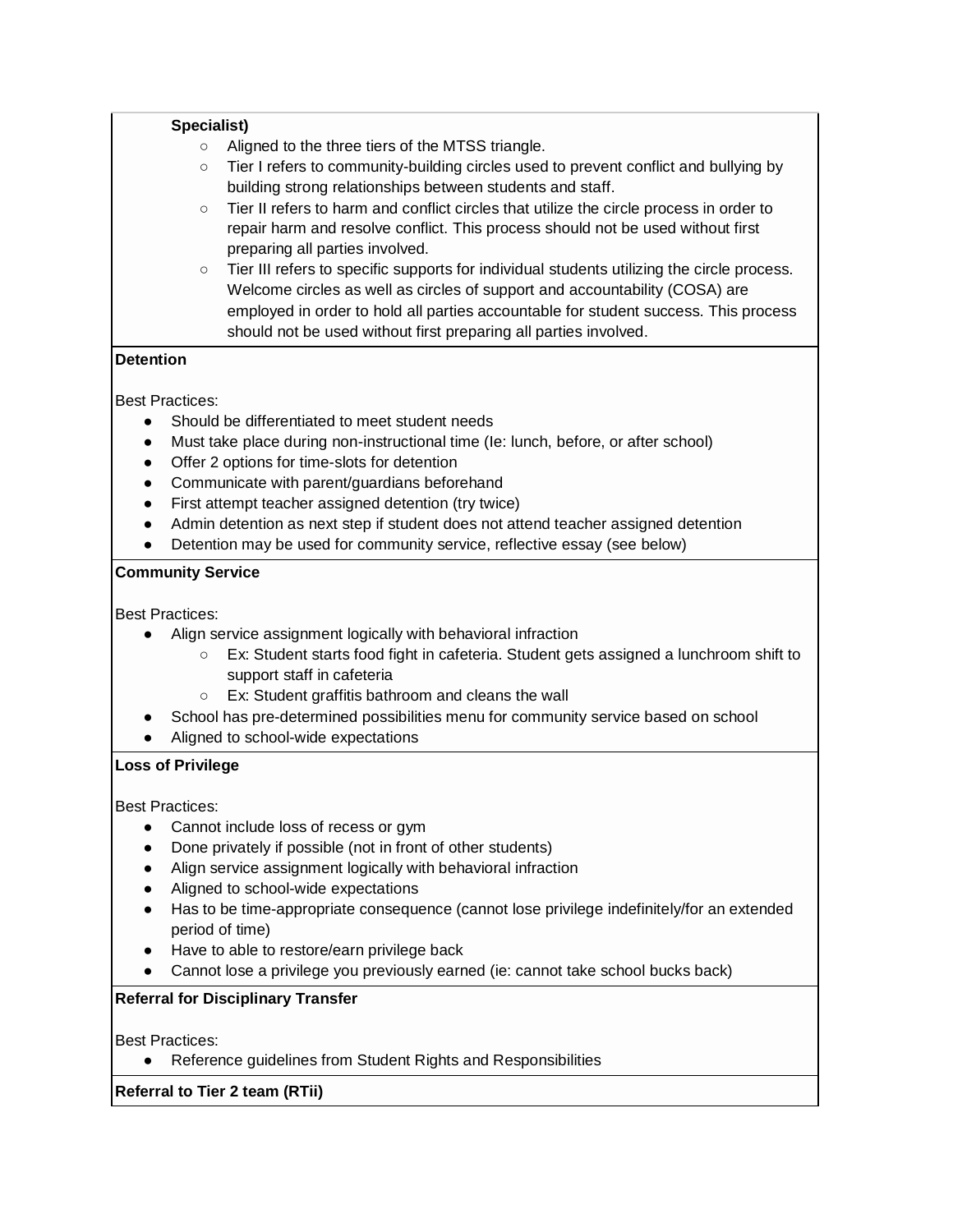## Best Practices:

- Refer to Prevention and Intervention guidelines
	- Contact Prevention and Intervention Liaison
	- Contact your PBIS coach if applicable

# **Referral to Youth Court**

Best Practices:

● **Evidence shows this practice is only recommended after training and a school-wide implementation of youth court (training can be requested through your MTSS Specialist)**

#### **Mediation**

Best Practices:

● **Evidence shows this practice is only recommended after training (training can be requested through your MTSS Specialist)**

## **Reflection Essay**

Best Practices:

- Have pre-existing worksheets/templates in a binder, differentiated by grade and infraction
- Use a guiding prompt or sentence stems
- Must be logically aligned to infraction
- Aligned to school-wide expectations

## **Peer Mediation**

Best Practices:

- **Evidence shows this practice is only recommended after training (training can be requested through your MTSS Specialist)**
- Dedicated staff member willing to support the program
- Predetermined time set-up for peer mediations to occur
- Train students ahead of time on peer mediation best practices (Reach out to your MTSS for support)

## **Classroom Managed Behavior - Inapproriate ODR**

Best Practices:

- Clearly define what infractions are handled by the teacher in the classroom and by the administration in the office
- Teacher should try at least two different interventions with a student as well as contact parent or guardian
	- A problem-solving team referral should occur if the infraction is repeated
- If an ODR is written, student is sent to the office or reflection room, where they are given a reflection sheet asking them to reflect on their behavior, who was affected by their behavior, and how they will repair the harm they are responsible for
- After completing the reflection, student meets with an administrator (AP, CM, dean) to review the plan for how to repair the harm. After approving the plan, the administrator documents the incident and schedules a time with the teacher to reintegrate the student back into the